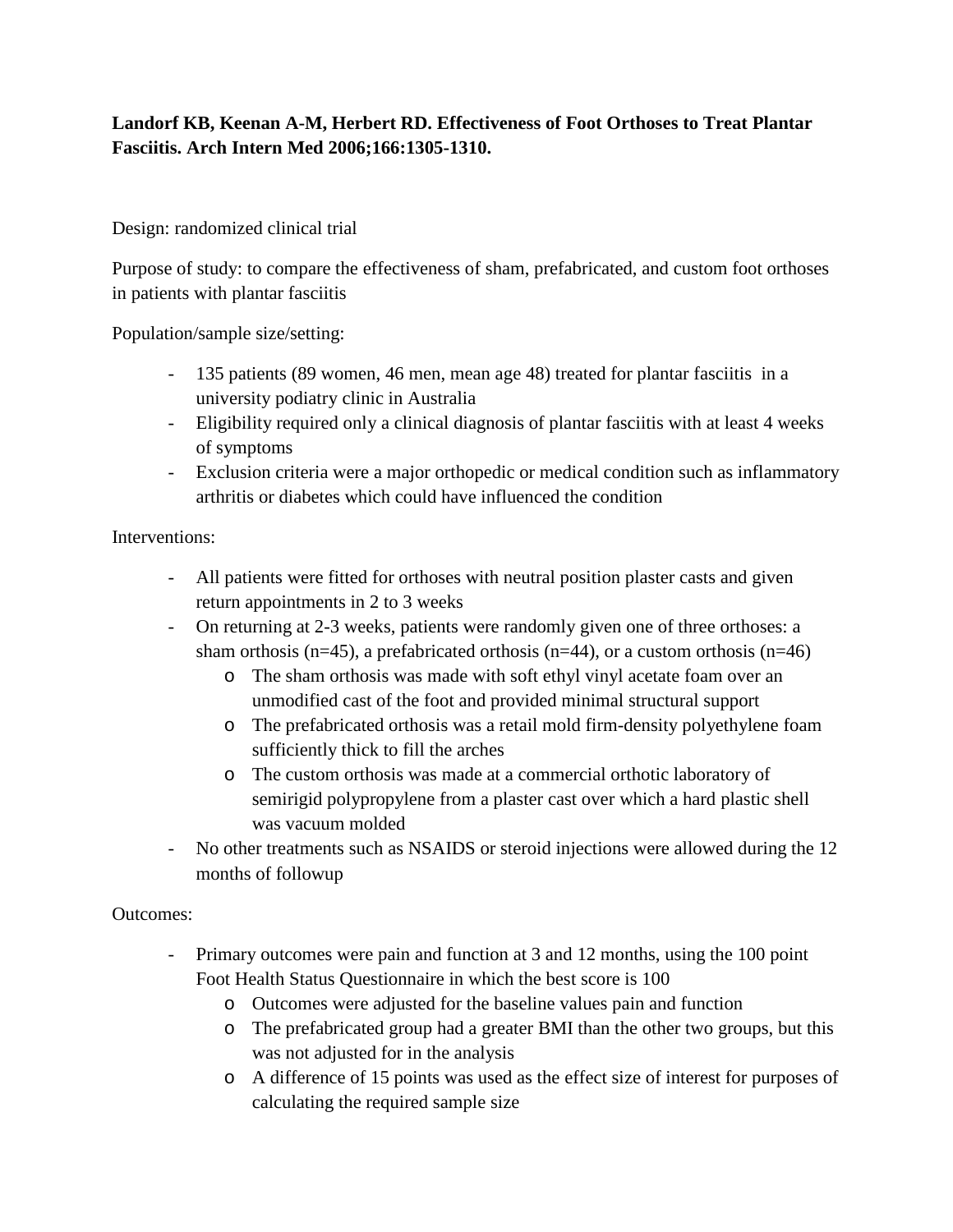- At baseline, the median duration of symptoms was 11 or 12 months, with 360 months as the longest duration of symptoms
- At 3 months, all three groups had improved compared to their baseline pain and function scores, but differences between groups were small and most were not statistically significant, since the null value of 0 was within the bounds of the 95% confidence intervals (95% CI)
	- o The prefabricated group pain score was 8.7 points better than the sham group (95% CI from -0.1 to 17.6)
	- o The custom group pain score was 7.4 points better than the sham score (95% CI from -1.4 to 16.2)
	- o The prefabricated adjusted pain score was 1.3 points better than the custom score (95% CI from -7.6 to 10.2)
	- o The prefabricated group function score was 8.4 points better than the sham group (95% CI from1.0 to 15.8)
	- o The custom group function score was 7.5 points better than the sham score (95% CI from 0.3 to 14.7)
	- o The prefabricated adjusted function score was 2.3 points better than the custom score (95% CI from -5.6 to 10.1)
- At 12 months, the pain and function scores had improved from the 3 month scores, but there were no remaining significant differences between the three groups

Authors' conclusions:

- Both prefabricated and custom orthoses produce small short-term benefits compared to sham orthoses, but it is not certain that these effects are clinically important
- Pooling of these results with those of three earlier studies indicate that there is no substantive difference between prefabricated and sham orthoses
- The patients had chronic symptoms, and the results may not apply to patients who have had plantar fasciitis for a shorter time
- Although the prefabricated group was heavier than the other two groups, this difference was not adjusted for in the analysis because post hoc adjustment is a known source of bias

# Comments:

- A sham group was included because previous published studies had not had one, but the minimal support from as sham orthosis is not identical to no support from no orthosis, and the comparison in the study should not be interpreted to mean that a prefabricated or a custom orthosis is the same as no orthosis
- By the end of the trial, 23 patients had departed from the protocol to get other treatments such as NSAIDS, steroid injections, or a night stretch splint; it is not said